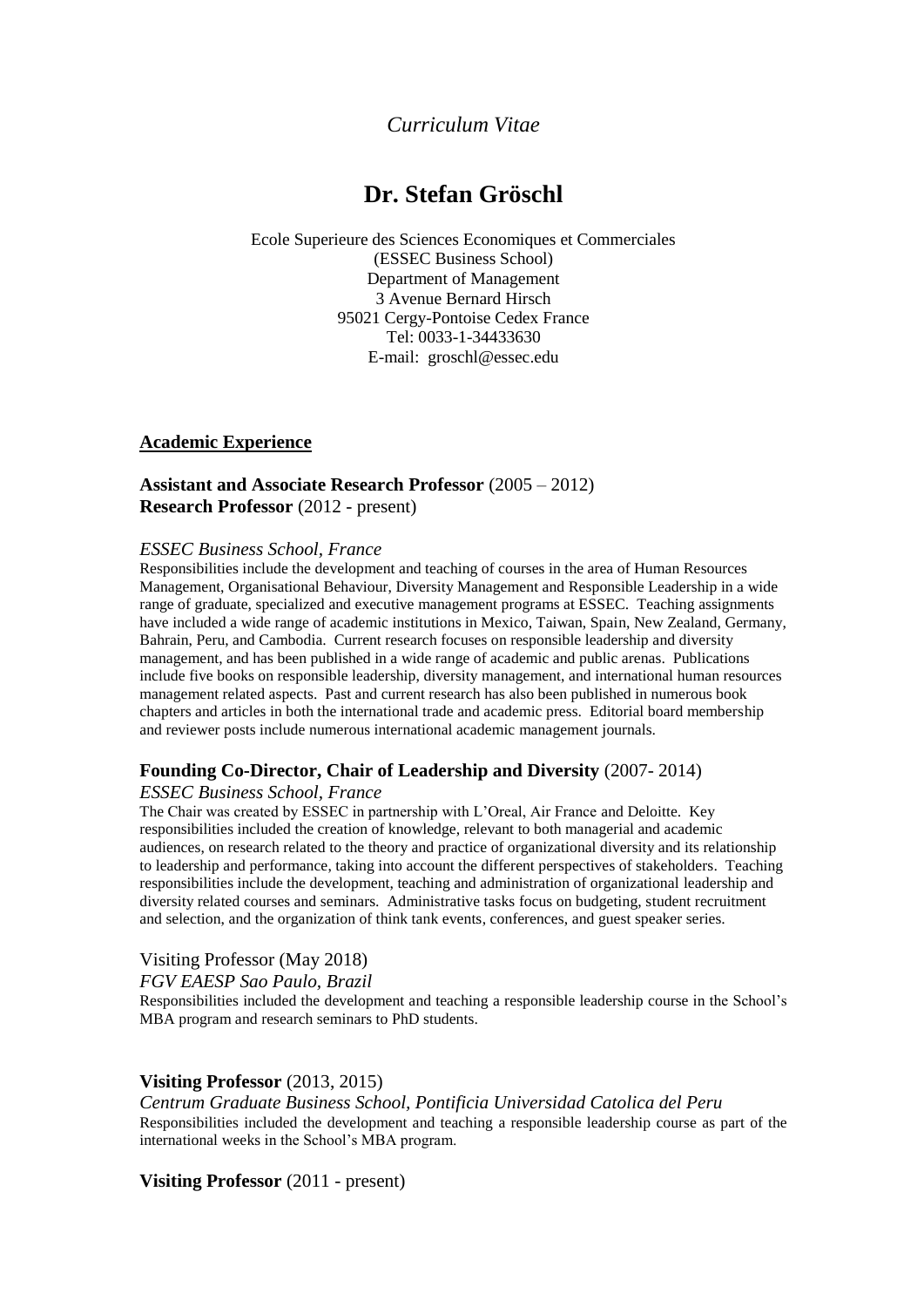#### *Escuela de Alta Direccion y Administration (EADA - Barcelona, Spain)*

Responsibilities included the development and teaching of a diversity management course as part of the international weeks in the School's Masters program.

#### **Scancor Research Scholar** (Summer 2008)

#### *Stanford University, USA*

Invited by the Scandinavian Consortium for Organizational Research at Stanford University, research was conducted in the area of diversity management and a number of other HR and OB related fields.

### **Visiting Professor** (2006 –2009)

### *Royal Roads University, Canada*

Responsibilities include the development and teaching of an online Human Resources Management course to graduate students in the MA program of International Hotel Management.

#### **Tenured Associate Professor** (2001 – 2005)

#### *University of Guelph,, Canada*

Responsibilities included developing and teaching residential and online Human Resources Management, Organisational Behaviour, and Management Skills related courses at an undergraduate and graduate level. Supervision included major papers and theses of MBA students. Research focused on International HRM, Cross-Cultural Management, and HR practices supporting the integration of minority and/or disadvantaged groups in the workplace.

### **Part-time Lecturer** (1997-2001)

#### *Oxford Brookes University, UK*

Responsibilities included teaching Human Resources Management at a graduate level, and leading workshops in Human Resources Management, Sociology, and Introduction to Work in Hospitality Organisations at an undergraduate level. Research focused on Cross-Cultural Management, International HRM, and Diversity Management.

### **Education**

#### **Doctor of Philosophy** (1997-2001)

#### *Oxford Brookes University, UK*

This research project explored national and organisational cultural characteristics reflected by key players of the appraisal process within an international hotel organisation, and their impact on managerial and organizational processes and practices. External examiner was Dr Peter Collett, a leading behavioural psychologist and former don in the Department of Experimental Psychology at Oxford University.

### **MSc in International Hotel and Tourism Management** (1996-1997)

#### *Oxford Brookes University, UK*

The course provided intellectual and professional development, cultural awareness and a sensitivity to the ethos of international hotel and tourism organisations. It focused on skills and competencies to approach managerial decision-making by reflective and critical evaluation, apply strategic and tactical methods to international business problems, and translate knowledge and skills into good practice.

### **Professional Qualifications and Continuous Learning**

#### **Introduction to Philosophy, Political Philosophy, and Ethics** (2012-2013)

#### *Oxford University*

Introductory courses focusing on fundamental questions in Western philosophy, political philosophy and ethics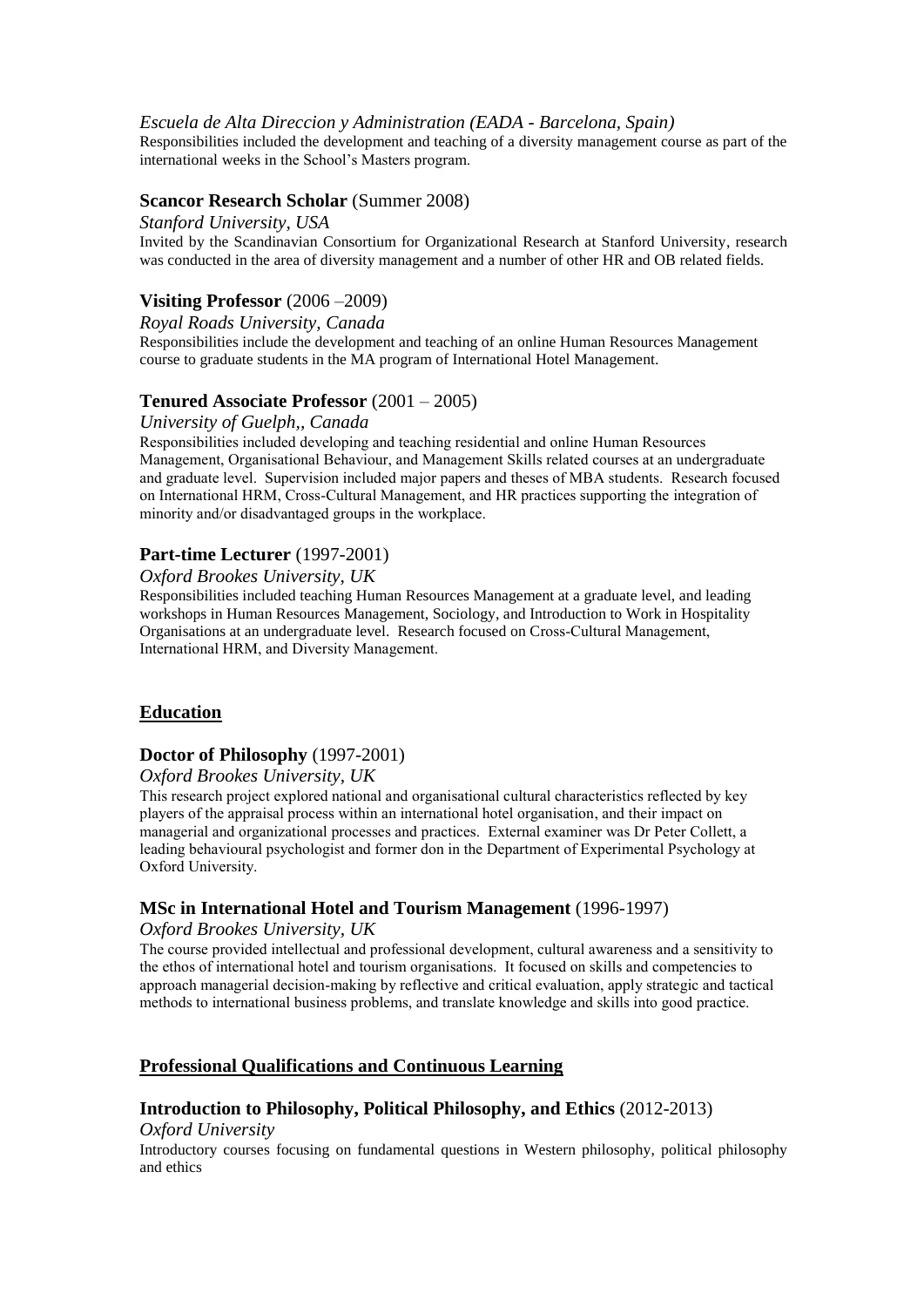### **Certificate in case writing and course development** (2011)

*Harvard Business School, Sao Paulo, Brasil*

The course focused on key skills and competencies to write teaching cases and to develop case-based courses.

### **Certificate in participant-centered learning** (2010)

*Harvard Business School, Boston, USA* The course focused on key skills and competencies to facilitate participant-centered learning and introduced case study teaching methods.

### **Postgraduate Certificate in Teaching in Higher Education** (1998-1999)

*Staff and Educational Development Association and Oxford Centre for Staff and Learning Development, Oxford Brookes University, UK*

The course focused on the key skills, competences and values necessary to be an effective Teacher in Higher Education. The course has national accreditation through SEDA, the Staff and Educational Development Association

#### **Accreditation as an Associate Teacher in Higher Education** (1997-1998)

*Staff and Educational Development Association and Oxford Centre for Staff and Learning Development, Oxford Brookes University, UK*

The course focused on the key skills, competences and values necessary to be an effective Associate Teacher in Higher Education. The course has national accredtitation through SEDA, the Staff and Educational Development Association.

### **Publications**

### **Articles (refereed)**

- Gröschl, S. 2018. Interculturalism and socio-economic development of Indigenous islander populations: The case of the Kuna Yala. *International Journal of Critical Indigenous Studies,* 10(2).
- Gröschl, S. Gabaldon, P. and Hahn, T. 2017. The Co-Evolution of Leaders' Cognitive Complexity and Corporate Sustainability: The Case of the CEO of Puma. *Journal of Business Ethics.* **1 st Prize for Best Academic Paper in Management 2018 of the Fondation Nationale pour l'Enseignement de la Gestion des Entreprises**
- Gröschl, S. and Gabaldon, P. 2017. Leading resistance to doing business as usual, *Management Revue*.
- Gröschl, S. and Gabaldon, P. 2016. Business schools and the development of responsible leaders: A proposition of Edgar Morin's transdisciplinarity, *Journal of Business Ethics.*
- Gabaldon, P. and Gröschl,S. 2014. A few good companies: Rethinking firms' responsibilities toward common pool resources, *Journal of Business Ethics*, 124 (1).
- Gröschl, S. and Arcot, S. 2014. Female hospitality executives and their effects on firm performance, *Tourism and Hospitality Research,* 14(3), 143-151.
- Gröschl, S. 2013. Presumed incapable: Exploring the validity of negative judgments about persons with disabilities and their employability in hotel operations, *Cornell Hospitality Quarterly*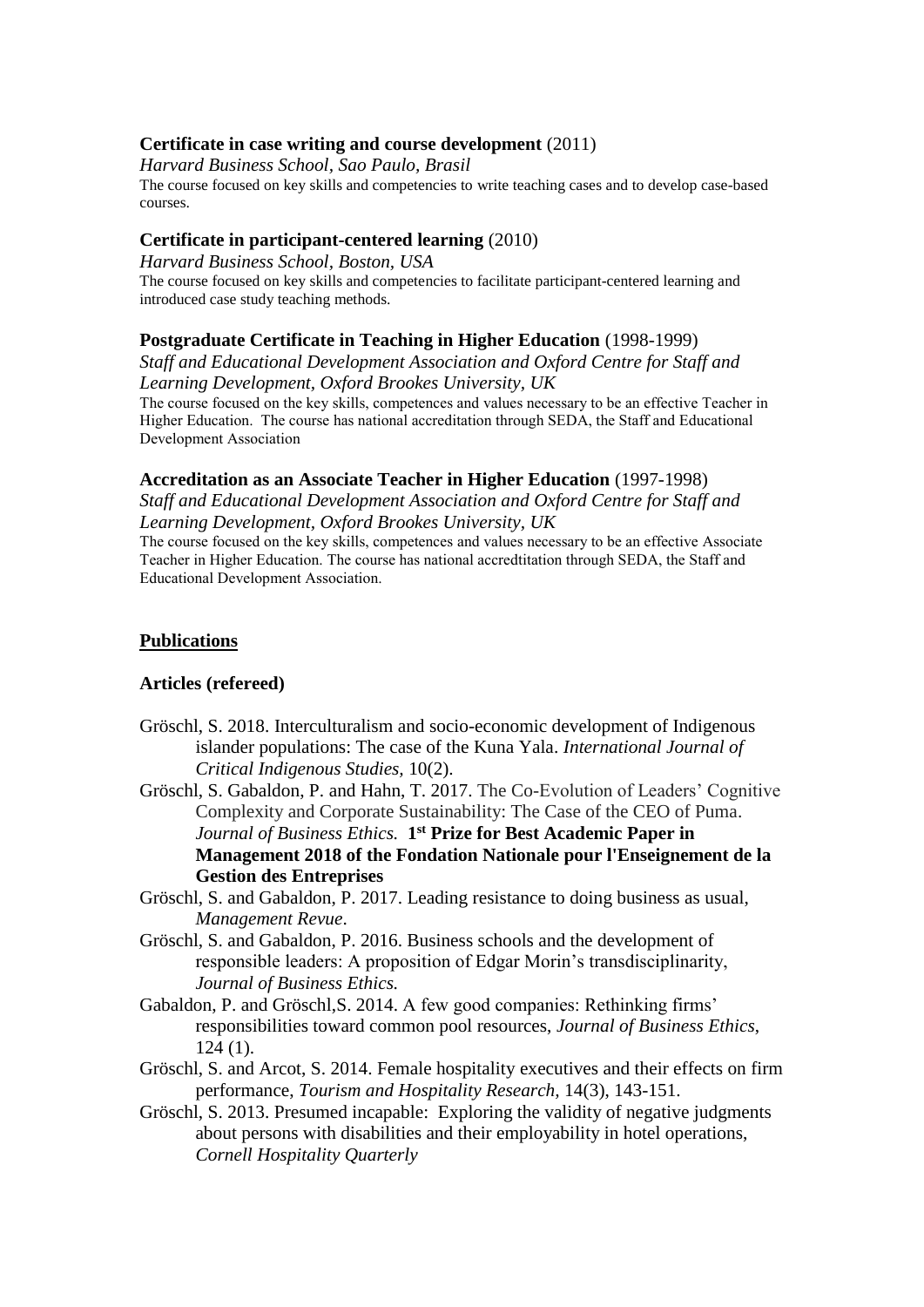- Gröschl, S. 2012. Wenn nur die Fähigkeiten zählen: Lektionen von Deutschen Hotelintegrationsunternehmen*. Diversitas*
- Gröschl, S. and Point, S. 2011. Diversity management strategies of global hotel groups: A corporate website based exploration. *International Journal of Contemporary Hospitality Management*.
- Gröschl, S and Takagi, J. 2009. Gérer la diversité culturelle au sein du personnel en France. *Revue de Management et Avenir*, 28, 47-60.
- Gröschl, S. 2008. Diversity Management in Europe: A Viewpoint. *HRM Review*, December, pp 55-57.
- Gröschl, S. 2007. An Exploration of HR policies and practices affecting the integration of persons with disabilities in the hotel industry in major Canadian tourism destinations. *International Journal of Hospitality Management*, 26: 666-686.
- Gröschl, S. and Doherty, L. 2006. The complexity of culture: Using the appraisal process to compare French and British Managers in a UK based international hotel organisation. *International Journal of Hospitality Management*, 25(2): 313-334.
- Barrows, C. and Gröschl, S. (2006). 'Human resource management challenges in private clubs', *South African Journal of Tourism, Hospitality, and Leisure*, Vol. 1, No. 1, pp. 1-12.
- Gröschl, S. 2005. Persons with disabilities: a source of non-traditional labour for Canada's hotel industry. *Cornell Hotel and Restaurant Administration Quarterly*, 42(2): 258-275.
- Gröschl, S. 2004. Current human resources practices affecting the employment of persons with disabilities in selected Toronto hotels: A case study. *International Journal of Hospitality and Tourism Administration.* 5(3): 15-31.
- Gröschl, S. 2004. The portfolio an alternative assessment method in hospitality and tourism management education. *Journal of Hospitality and Tourism Education,* 16(1):32-39.
- Gröschl, S. 2003. Integrating Aboriginal Peoples into Canada's hospitality industry. *International Journal of Hospitality and Tourism Administration*, 4(1): 87-99.
- Gröschl, S. and Barrows, C. 2003. A cross-cultural comparison of French and British managers: An examination of the influence of higher education on management style. *Tourism and Hospitality Research: The Surrey Quarterly Review,* 4(3): 228-246.
- Gröschl, S. 2003. Cultural Implications for the Appraisal Process. *Cross Cultural Management:An International Journal,* 10(1): 67-79.
- Gröschl, S. and Doherty, L. 2002. The Appraisal Process: Beneath the surface. *Journal of Human Resources in Hospitality and Tourism,* 1(3): 57-76.
- Gröschl, S. and Doherty, L. 2000. Conceptualising Culture. *Cross Cultural Management: An International Journal*, 7(4): 12-18.
- Gröschl, S. and Doherty L. 1999. Diversity Management in Practice. *International Journal of Contemporary Hospitality Management*, 11(6): 262-268.

### **Books (authored and edited)**

Gröschl, S. and Bendl, R. 2015. *Religious diversity in the workplace: Lessons from around the world*. Gower Publishing, UK (eds.)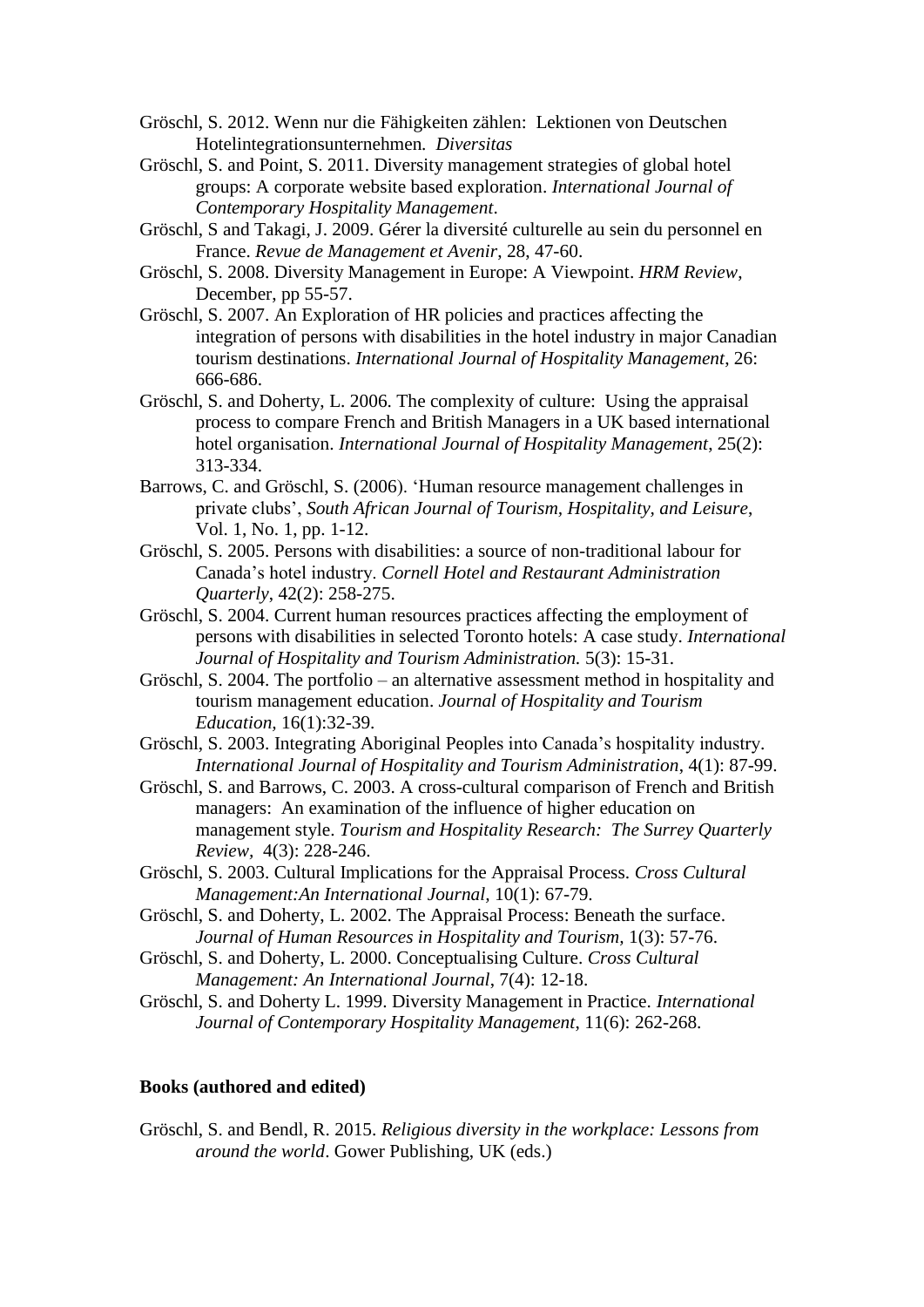Gröschl, S. 2013. *Uncertainty, Diversity and the Common Good: Changing Norms and New Leadership Paradigms*. Gower Publishing, UK. (ed.) Voted **Academic Essentials in the Leadership category** by Baker & Taylor's YBP.

- Gröschl, S. and Takagi, J. 2012. *Diversity Quotas, diverse Perspectives: The Case of Gender*, Gower Publishing, UK (eds.)
- Gröschl, S. 2011. *Diversity in the Workplace: Multi-disciplinary and International Perspectives*, Gower Publishing, UK (ed.)
- Gröschl, S., Dowling, P., Festing, M. and Engle, A. 2009. *International Human Resource Management: A Canadian Perspective*, 1<sup>st</sup> edition, Toronto: Nelson Education.

### **Book Chapters**

- Gröschl, S., Gabaldon, P. and Bibard, L. (2018). The difference of making a difference, in Zander, L. (ed.). *Research Handbook of Global Leadership: Making a Difference*. Edward Elgar Publishing, UK.
- Gröschl, S. 2013. Introduction, in Gröschl, S. (ed.). *Uncertainty, Diversity and the Common Good: Changing Norms and New Leadership Paradigms*. Gower Publishing, UK.
- Gröschl, S. 2013. Conclusion, in Gröschl, S. (ed.). *Uncertainty, Diversity and the Common Good: Changing Norms and New Leadership Paradigms*. Gower Publishing, UK.
- Takagi, J. and Gröschl, S. 2012. Introduction, in Gröschl S and Takagi, J. (eds). *Diversity Quotas, diverse Perspectives: The Case of Gender*, Gower Publishing, UK (eds.)
- Gröschl, S. 2012. Strategic International HRM. In Belcourt, M. (ed.), *Strategic Human Resources Planning*, 5<sup>th</sup> edition, Toronto: Thomson Nelson.
- Gröschl, S. and Quappe, S. 2012. Gender equality in the workplace: A never ending story? in Peretti , J.M. (ed.) *Encyclopedie des diversité*, Cormelles-Le- Royal : EMS.
- Gröschl, S. 2011. Introduction, in Gröschl, S. *Diversity in the Workplace: Multidisciplinary and International Perspectives*, Gower Publishing, UK
- Point, S. and Gröschl 2010. Luxe, calme et volupté…rime avec diversité? Invitation au voyage à travers les discours des grands groupes hôteliers. In Barth, I. and Falcoz, C. (eds.). *Nouvelles Perspectives en Management de La Diversité*, Strasbourg: EMS, 177-197.
- Gröschl, S. 2010. Le rôle de l'entreprenariat dans l'intégration des personnes handicapées dans le milieu du travail. In Brasseur, M. (ed.), *Entrepreneuriat et Insertion*, Publisher: Bruxelles : Bruylant, 271-281.
- Gröschl, S. 2010. Strategic International HRM. in Belcourt, M. (ed.), *Strategic Human*  Resources Planning, 4<sup>th</sup> edition, Toronto: Thomson Nelson.
- Gröschl, S. and Adam, J. 2008. Une opportunité d'emploi pour les personnes handicappées. In Bouchikhi, H. (ed.), *L'art d'entreprendre*, Paris, France: Pearson.
- Gröschl, S. 2007. L'innovation nourrie par la diversité: Que nous apprend le management des personnes handicapées? In Mottis, N., *L'art de innovatio*n, Paris :L'Harmattan.
- Gröschl, S. 2006. Strategic International HRM. In Belcourt, M. (ed.), *Strategic Human Resources Planning*, 3rd edition, Toronto: Thomson Nelson.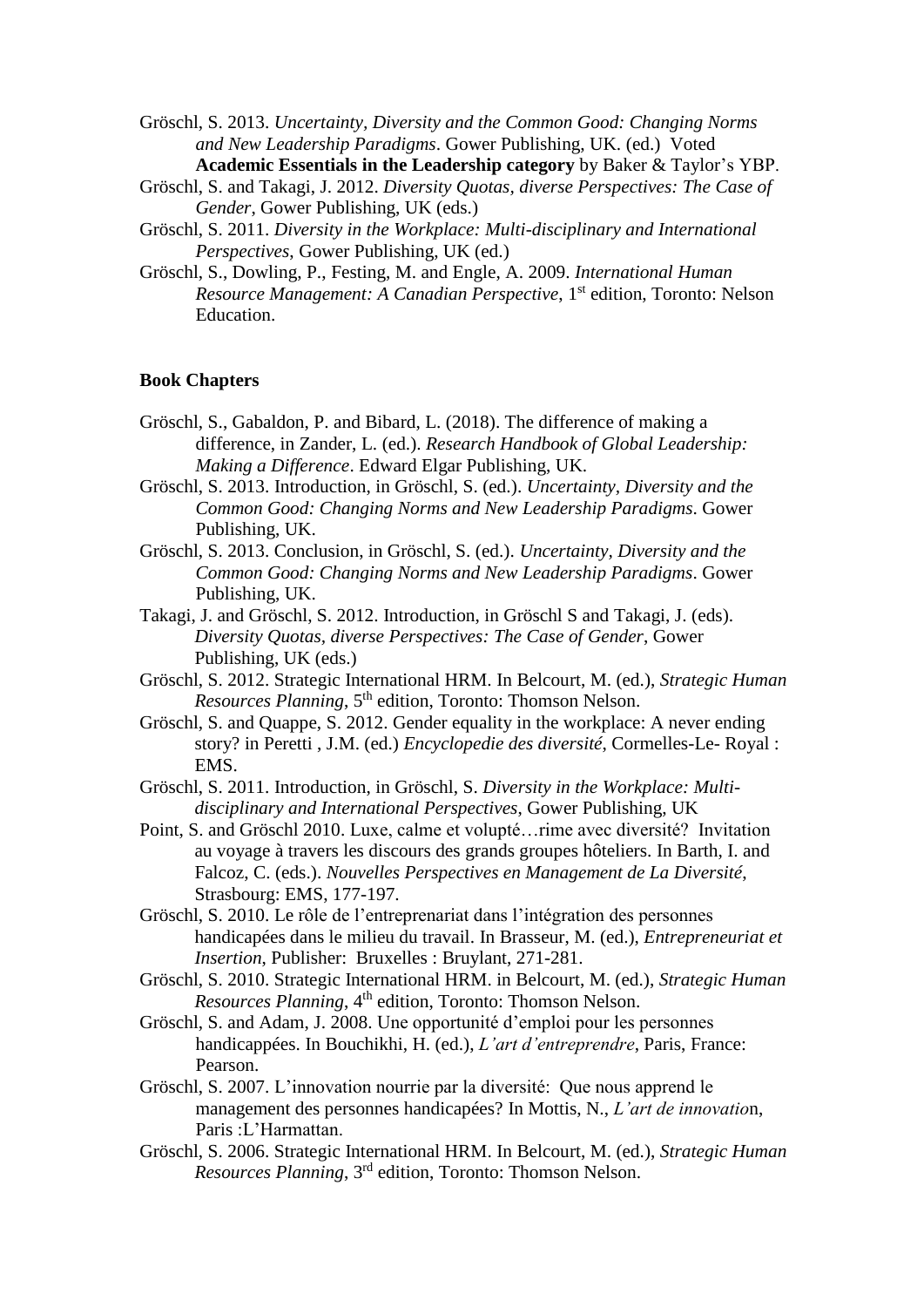Gröschl, S. 2002. Assessing Culturally Diverse Faculties: The Appraisal Process within a Cross Cultural Context. In Natale, M. and Libertella, A. (eds.), *Immortal Longings: Business Education and Training, Vol. VIII*, Lanham: University Press of America, pp. 40-50.

### **Teaching Cases**

- Gröschl, S. 2017. The whys and hows of becoming a responsible leader. Case Centre (317-0321-1) and CCMP (ESSEC-G-192-1)
- Gröschl, S. 2013. Le Fiasco de Knysia or a question of leadership failure?, ECCH (413-039-1) and CCMP (ESSEC-H-132-1).
- Gröschl, S. and Takagi, J. 2012. Gender Diversity in Renault's Showrooms: Challenges Ahead, ECCH (412-058-1) and CCMP (ESSEC-RH-122-1).

#### **Interviews, Quotations, Press Articles and other Academic Communications**

- Takagi, J. and Gröschl. S. 2018. Quotas in boardrooms as a legal means to improve gender equality. *ESSEC Knowledge,* April 30,2018.
- Gröschl, S. 2017. Paris 2024: Paralympians in the spotlight! *ESSEC Knowledge*, September 11, 2017.
- Gröschl, S. 2017. Pourquoi un PDG decide-t-il de s'engager en faveur de la durabilite? *ESSEC Knowledge*,July 5, 2017.
- Gröschl, S. 2017. Are CEOs worth it? Strategic HRM, June 8 at <https://blog.hrps.org/blogpost/Are-CEOs-Worth-It>
- Gröschl, S. 2017. The CEO's journey to sustainability. *Council on Business and Society*, May 30 at [https://councilcommunity.com/2017/05/30/the-ceos](https://councilcommunity.com/2017/05/30/the-ceos-journey-to-sustainability/)[journey-to-sustainability/](https://councilcommunity.com/2017/05/30/the-ceos-journey-to-sustainability/)
- Gröschl, S. 2017. Are CEOs worth their high sky salaries? *ESSEC Knowledge*, May 5.
- Gröschl,S. 2017 Not such a soft landing after all. *Council on Business and Society*, April 26 at [https://councilcommunity.com/2017/04/26/not-such-a-soft-landing](https://councilcommunity.com/2017/04/26/not-such-a-soft-landing-after-all-ceo-compensation-under-the-csr-lens/)[after-all-ceo-compensation-under-the-csr-lens/](https://councilcommunity.com/2017/04/26/not-such-a-soft-landing-after-all-ceo-compensation-under-the-csr-lens/)
- Gröschl, S. 2017. Correos electrónicos y estres laboral. *Mundo Empresarial*. March 24, p.94.
- Gröschl, S. 2016. All change please, *Hazardous Cargo Bulletin*, December 1. (Quotations)
- Gröschl, S. 2016. Educating our future business leaders: Beyond teaching as usual. *ESSEC Knowledge*, November 24.
- Gröschl, S. 2016. Trump versus Clinton: Who is the better leader? BusinessBecause, November 11, at [http://www.businessbecause.com/news/making-the](http://www.businessbecause.com/news/making-the-headlines/4286/trump-vs-clinton-who-is-the-better-leader)[headlines/4286/trump-vs-clinton-who-is-the-better-leader](http://www.businessbecause.com/news/making-the-headlines/4286/trump-vs-clinton-who-is-the-better-leader) (Interview and Quotations).
- Gröschl, S. 2016. Mas productividad, menos correos. *La Prensa*, Panama, August 19.
- Gröschl, S. 2016. Euro 2016: La politique xenophobe au coeur d'evenement multiculturel. Huffington Post, June 23.
- Gröschl, S. 2016. Euro 2016 and the rise of xenophopic politics. *ESSEC Knowledge*, June 21.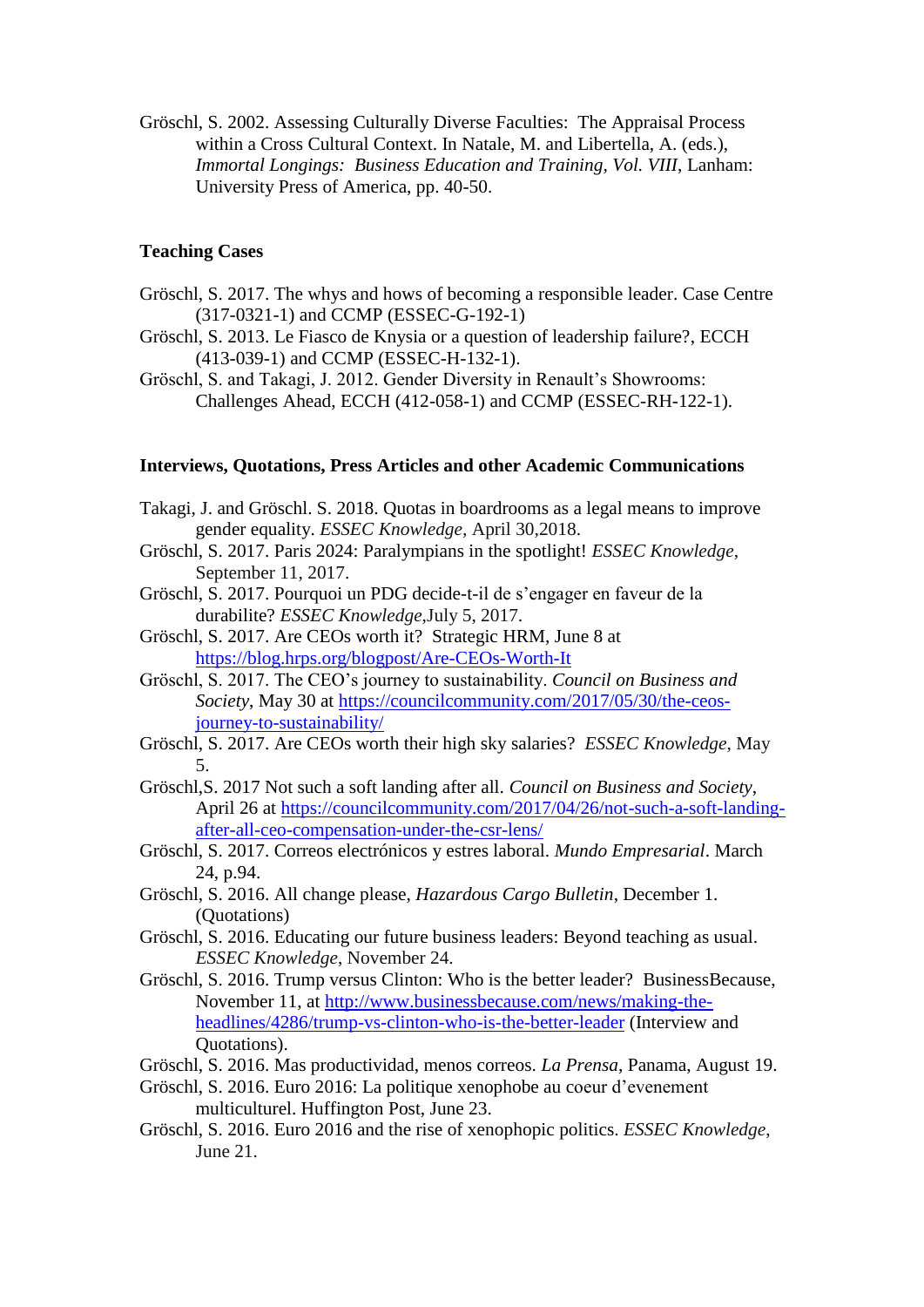- Gröschl, S. 2015. Les 3 leçons que l'on peut tirer de la conférence de Lima pour la COP21, *Huffington Post,* October, 17.
- Gröschl, S. 2015. COP 21 : 3 Lessons from Lima. *ESSEC Knowledge*, September 14.
- Gröschl, S. 2015. Hacia un liderazgo responsable. *La Prensa*, Panama, September 6. Gröschl, S. 2015. Jongler avec les nationalités. In Gaelle Grinibriere (ed.).
- *Management*, September 15, 88-89 (Interview and Quotations)
- Gröschl, S. 2015. Disabled employment has a long way to go. *Hotelnewsnow.com* at [http://www.hotelnewsnow.com/Article/16281/Disabled-employment-has-a](http://www.hotelnewsnow.com/Article/16281/Disabled-employment-has-a-long-way-to-go)[long-way-to-go](http://www.hotelnewsnow.com/Article/16281/Disabled-employment-has-a-long-way-to-go) July 16. (Interview and Quotations).
- Gröschl, S. 2015. Sustainability: A Framework to help corporations break free from old habits. *ESSEC Knowledge*, June 29.
- Gröschl, S. 2015. Compagnies aériennes: le confort devrait-il engendrer un coût supplémentaire?, *Huffington Post,* April 20.
- Gröschl, S. 2015. When legroom comes at a premium, are airlines shooting themselves in the foot? *ESSEC Knowledge*, March 26.
- Gröschl, S., 2015. To turn up productivity, just turn down the email, *Huffington Post* and *ESSEC Knowledge,* March 26.
- Gröschl, S. 2015. L'éducation: une arme contre la corruption, *Huffington Post*, January 21, and in *La Revue de Sciences de Gestion*, January 27.
- Gröschl, S., 2015. Fighting corruption with education, *ESSEC Knowledge*, January 20.
- Gröschl, S., 2014. Managez votre equipe comme un entraineur de football. *Management*, May (interview and article)
- Gröschl, S. 2013. Responsible leadership: How to really make a difference, *ESSEC Knowledge– Point of View*, Sept. 26.
- Gröschl, S. 2013. Managing group diversity in professional football teams: Lessons in leadership, *ESSEC Knowledge*, August, 30.
- Gröschl, S. 2013. Gestion de la diversite des equipes professionnelles de football: Lessons sur le/de football, *Huffington Post,* Sept. 1
- Gröschl, S. 2008. La diversité dans les entreprises en France, published in *La Lettre de l'etudiant*.
- Gröschl, S. 2007. La Diversité : On veut faire la différence avec nos différences, connectedthinking Tour 2007 *PricewaterhouseCoopers recorded and televised by LCI* (French TF1 news Channel).

### **Academic Paper Presentations (refereed)**

- Xavie, P. and Gröschl, S. Transdisciplinarity applied to management education: iMagination at ESSEC Business School, *Imagination. 37 World Congress of the Association des Societes de Philosophie de Langue Francaise*, Rio de Janeiro, Brazil.
- Gröschl, S. 2017. Developing Responsible Leaders for the Hospitality Industry: Beyond Disciplinary Borders. *EuroChrie 2017*, Nairobi, Kenia.
- Gröschl, S. 2017. The Co-Evolution of Leaders' Cognitive Complexity and Corporate Sustainability. *EURAM 2017*, Glasgow, UK.
- Gröschl, S. 2017. Interculturalism as a means toward greater sustainable tourism development of islander populations: The Kuna Yala Case. *Recontre international et recherché en management au service de l'economie insulaire*, Guadeloupe.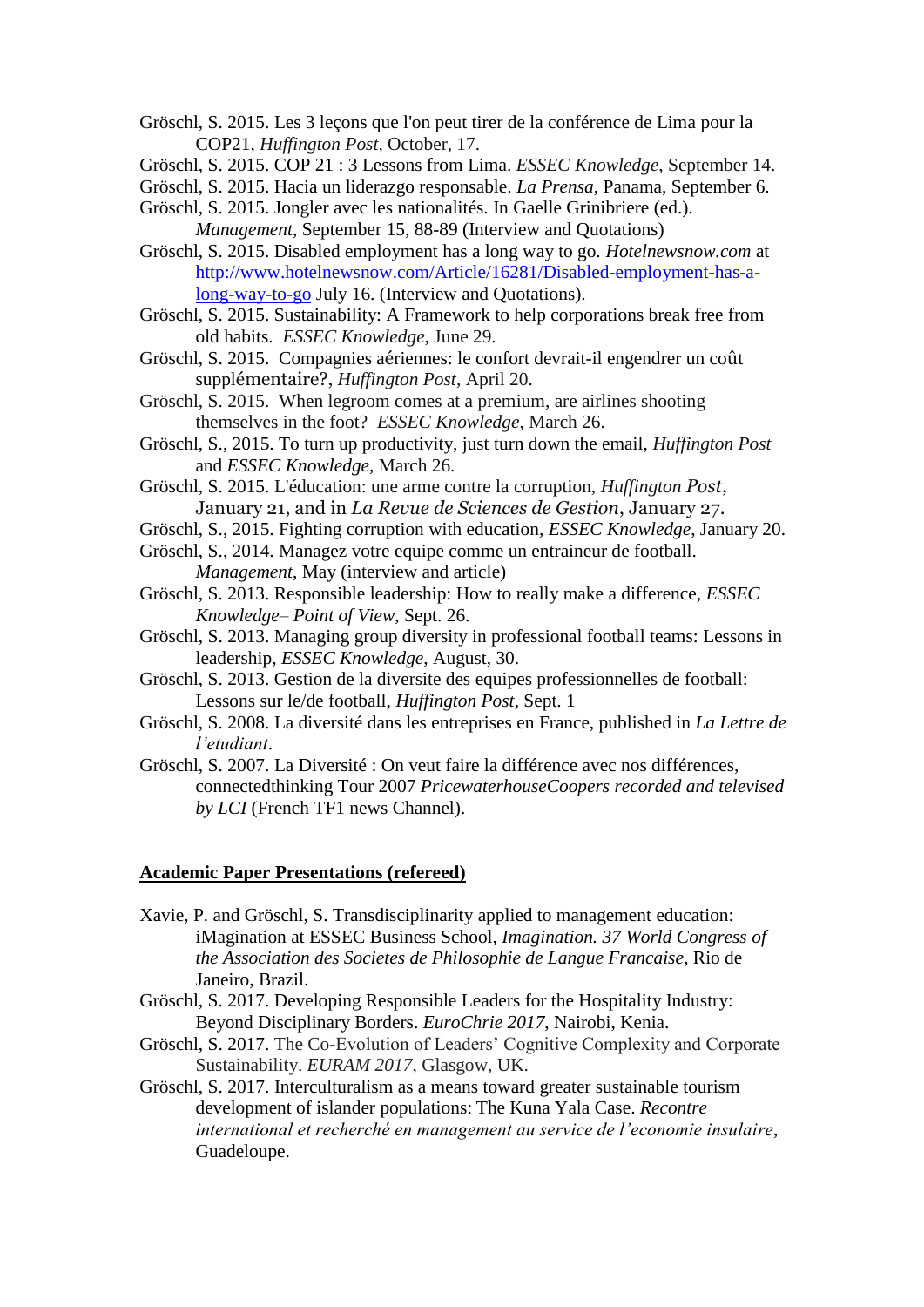- Seierstad, C., Gabaldon, P., Gröschl, S., Huse, M. 2016. Women directors in Norway: The multiple paths to the boards. *Academy of Management*, Anaheim, USA.
- Gröschl, S. 2016. Interculturalism as a means toward sustainable relationships between organizational stakeholders. *2016 IdA-EULAC-CERALE Conference*, Paris, France
- Gröschl, S. and Gabaldon, P. 2015. Business schools and the development of responsible leaders: A Morinian Proposition of Transdisciplinarity. *20th Annual International Vincentian Business Ethics Conference*, St. John's University, New York
- Gröschl, S., Gabaldon, P. and Bibard, L. 2015. Taking the lead in making a difference: The role of business schools. *Academy of Management*, All Academy Theme (Making a difference with global leadership: What can firms, people and business schools do?). Vancouver, Canada.
- Gabaldon, P. and Gröschl, S. 2015. Daring to resist temptations of doing business as usual: The case of Puma. *Euram 2015, Business for Society*, Rotterdam, The Netherlands.
- Gröschl, S. and Gabaldon, P. 2015. Motivational constructs of decision makers and their impact on firms's use of common pool resources.  $26<sup>th</sup>$  Annual IABS conference, Guanacaste, Costa Rica.
- Gröschl, S. and Gabaldon, P. 2013. *Individual Freedom or Collective Ruin?* 20th Annual International Vincentian Business Ethics Conference, DePaul University, Chicago.
- Gröschl, S. 2012. Global Diversity Management: Think Global, Act Local. *5th Equality, Diversity and Inclusion International Conference,* Toulouse (France),
- Gröschl, S. 2011. Pratiques durables en matière de gestion des ressources humaines : les enseignements du modèle intégratif. *Le 22ieme Congres de l'Association francophone de Gestion Ressources Humaines*, Marrakech, Maroc.
- Gröschl, S. 2011. Employment barriers for persons with disabilities in the hotel industry : A reality check. *International CHRIE 2011 Conference,* Denver, USA.
- Bibard, L. and Gröschl, S. 2011. Workplace inclusion: A reciprocal responsibility? *2011 European Group of Organisational Studies (EGOS) Colloquium*, Gothenburg, Sweden.
- Gröschl, S. 2010. Business school students' perceptions of corporate diversity and the implications on employer attractiveness. *IAE Conference*, Corse: France.
- Gröschl, S. and Takagi, J. 2009. A model of individual perceptions of diversity and its implications for managing diversity. *IAE Conference*, Corse: France.
- Gröschl, S. and Takagi, J. 2008. Understanding diversity and managing a multicultural workforce: The case of France. 2008 *Latin American European Meeting on Organizational Studies*, Rio de Janeiro: Brazil.
- Gröschl, S. 2007. Employees with disabilities in Ontario's hotel industry: Applications for organizations and their HR functions in France. *IAE Conference*, Corse: France
- Takagi, J. and Gröschl, S. 2007. The Diversity of Diversity: Exploring different meanings of diversity. *2007 European Group of Organisational Studies (EGOS) Colloquium*, Vienna: Austria.
- Gröschl, S. 2007. Non-traditional assessment methods for hospitality educators: The student portfolio. *5th APAC CHRIE Conference & 13th Asia Pacific Tourism Association Conference*, Beijing, China.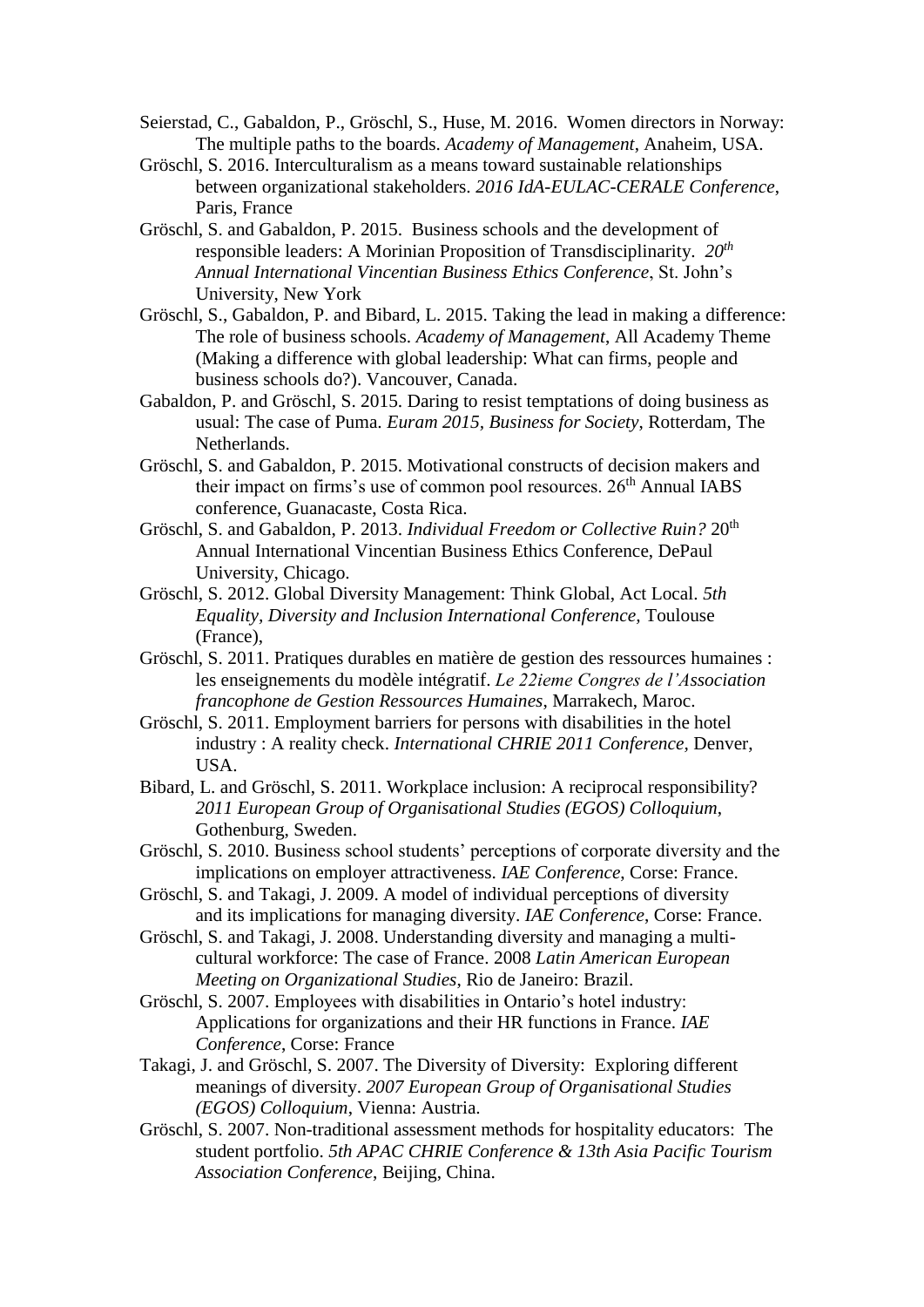- Gröschl, S. 2006. Employing persons with disabilities: The case of Ontario's hotel industry. *4th APAC CHRIE Conference & 12th Asia Pacific Tourism Association Conference*, Huanlien, Taiwan.
- Exarchoulis, T. and Gröschl, S. 2006. What motivates hotel department heads?: A case study of a Canadian hotel group. *The Administrative Sciences Association of Canada: Reaching New Heights*, Banff, Alberta, Canada. (**Honourable Mention**)
- Gröschl, S. 2004. Human resources challenges in integrating persons with disabilities in Canada's hotel industry. *EuroCHRIE 2004 Conference*, Ankara: Turkey.
- Yu, J. and Gröschl, S. 2004. The impact of Chinese culture on human resource management practices in Sino-foreign hotels operating in China. *EuroCHRIE 2004 Conference*, Ankara: Turkey.
- Gröschl, S. and Figueroa, N. 2003. Current employment practices focusing on physically disabled employees in the hotel industry. *EuroCHRIE 2003 Conference*, Bad Honnef: Germany.
- Barrows, C. and Gröschl, S. 2003. New Directions in Human Resource Management in Private Clubs. *EuroCHRIE 2003 Conference*, Bad Honnef: Germany.
- Gröschl, S. 2003 Aboriginal employment practices in Canada's gaming industry. *International CHRIE 2003 Conference,* Palm Springs, USA.
- MacLaurin, T. and Gröschl, S. 2003.Problem Gambling among Casino Employees. *12th International Conference on Gambling and Risk-Taking*, Vancouver, British-Columbia, Canada.
- Gröschl, S. 2002. Assessing Culturally Diverse Faculties: The Appraisal Process within a Cross Cultural Context. *Sixth International Conference on Social Values*, University of Oxford, UK
- Gröschl, S. and Evers, F. 2002. Evers, Rush, and Berdrow's Base Competencies within a Cross-Cultural Context. *The Administrative Sciences Association of Canada: Where East meets West*, Winnipeg, Canada.
- Gröschl, S. and Doherty, L. 2000. National Culture and its Influence on the Appraisal Process: An Exploratory Study. *International CHRIE 2000 Convention & Expo*, New Orleans, USA.
- Gröschl, S. and Doherty, L. 2000.Diversity Management Fact or Fiction? *2000 European Group of Organisational Studies (EGOS) Colloquium*, Helsinki School of Economics and Business Administration, Finland.
- Gröschl, S and Doherty, L. 2000. The Appraisal Process A Case Study. *CHME 9th Annual Hospitality Research Conference Proceedings*, University of Huddersfield, UK.
- Gröschl, S. and Doherty L. 1999. Conceptual and Methodological Problems in Measuring the Influence of National Culture on Management. *CHME 8th Annual Hospitality Research Conference Proceedings,* University of Surrey, UK, p. 424 - 426.
- Gröschl, S. and Doherty L. 1998. Diversity Management in International Hotel Chains in San Francisco. *CHME 7th Annual Hospitality Research Conference Proceedings*, Caledonian University, Glasgow, p. 98-99.

### **Invited Presentations / Panels / Research Seminars**

Guest Speaker, 2015. *Doing well and doing good: Responsible leadership, new market opportunities, and sustainable business practices*, Ciudad del Saber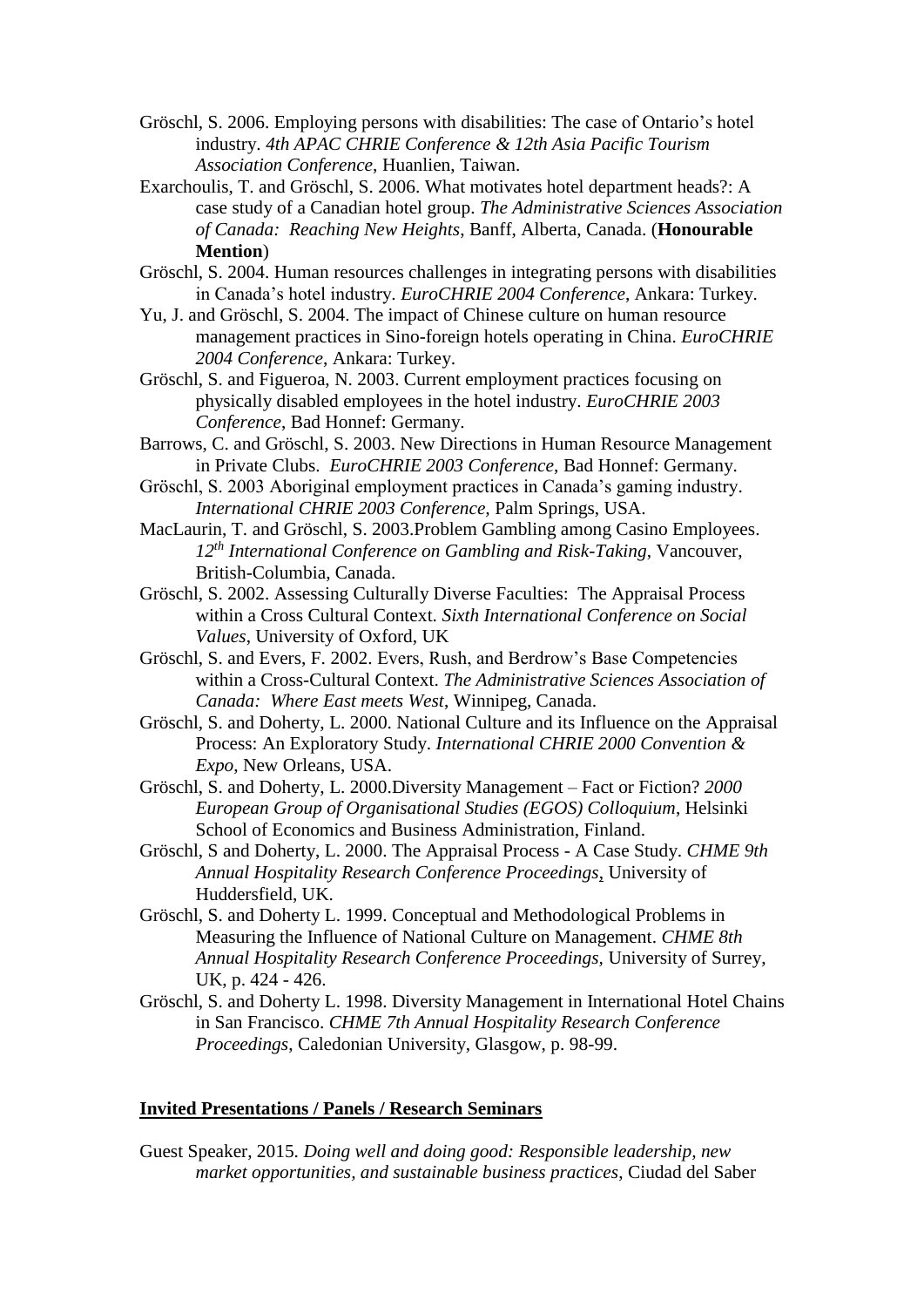Fundacion, Panama (with A. Zacarias, United Nations Environmental Program)

- Research Seminar Leader. 2012. *When in France do as the French do?* Business School, Auckland University of Technology, New Zealand.
- Research Seminar Leader. 2012. *Presumed Incapable: Persons with disabilities in the hotel industry*. New Zealand Tourism Research Institute, Auckland University of Technology, New Zealand.
- Guest Speaker. 2010. Aligning professional and private life: Perspectives from Higher Education, *Diversity Conference*, Mannheim Business School, Mannheim, Germany
- Panelist. 2008. Faire vivre la diversite dans les entreprises, *Les quatriemes rencontres internationales de la diversite*, *IAE Conference*, Corse, France
- Guest Speaker. 2008. 'La Gerencia y la Diversidad Cultural en Europa', *El Departamento de Estudios Empresariales, Universidad Iberoamericana*, Mexico.
- Guest Speaker and Panelist. 2008. La Gerencia de Recursos Humanos y Tendencias Europeas, *El Departamento de Estudios Empresariales, Universidad Iberoamericana*, Mexico.
- Panelist. 2007. 'Social diversity in the workplace', *IESE MBA Conference*, Barcelona: Spain.
- Guest Speaker and Panelist. 2007. Colloque: Les diversités, levier de performance, *ESSEC Business School*, Cergy, France.
- Guest Speaker. 2006. 'Business Ethics', presented at the *Institut Paul Bocuse*, Lyon, France.
- Seminar Leader. 2004-2010. Key HR challenges, trends, practices and policies in the hospitality industry, two day seminar presented at the *Institut Paul Bocuse*, Lyon, France.
- Guest Speaker. 2004. Human Resource Management Challenges and Trends in the Hotel Industry, presented to the *MSc in Management des Entreprises de Services, Ecole de Management de Lyon*, Lyon, France.

# **Research Groups and Alliances**

### **What they can do, we can do better** (1997-1998)

Collaborator in a research group which was established by the Joint Hospitality Industry Congress (JHIC) in the UK. The study investigated hospitality provision, government legislation and policies and managerial practice in a selected number of countries. The findings were presented at a meeting of hospitality industry leaders organised by JHIC in June/July 1998

# **Research Scholarships and Grants**

- Networking Grant of Euros 3,000, Humanities in the Research Area (HERA) Joint Research Programme, 2008, Principal Investigator.
- Research Grant of CAN\$ 1,000, Canadian Tourism Human Resource Council, Canada, 2004, Principal Investigator.
- Research Grant of CAN\$ 800, Social Science and Human Research Council, Canada, 2003, Principal Investigator.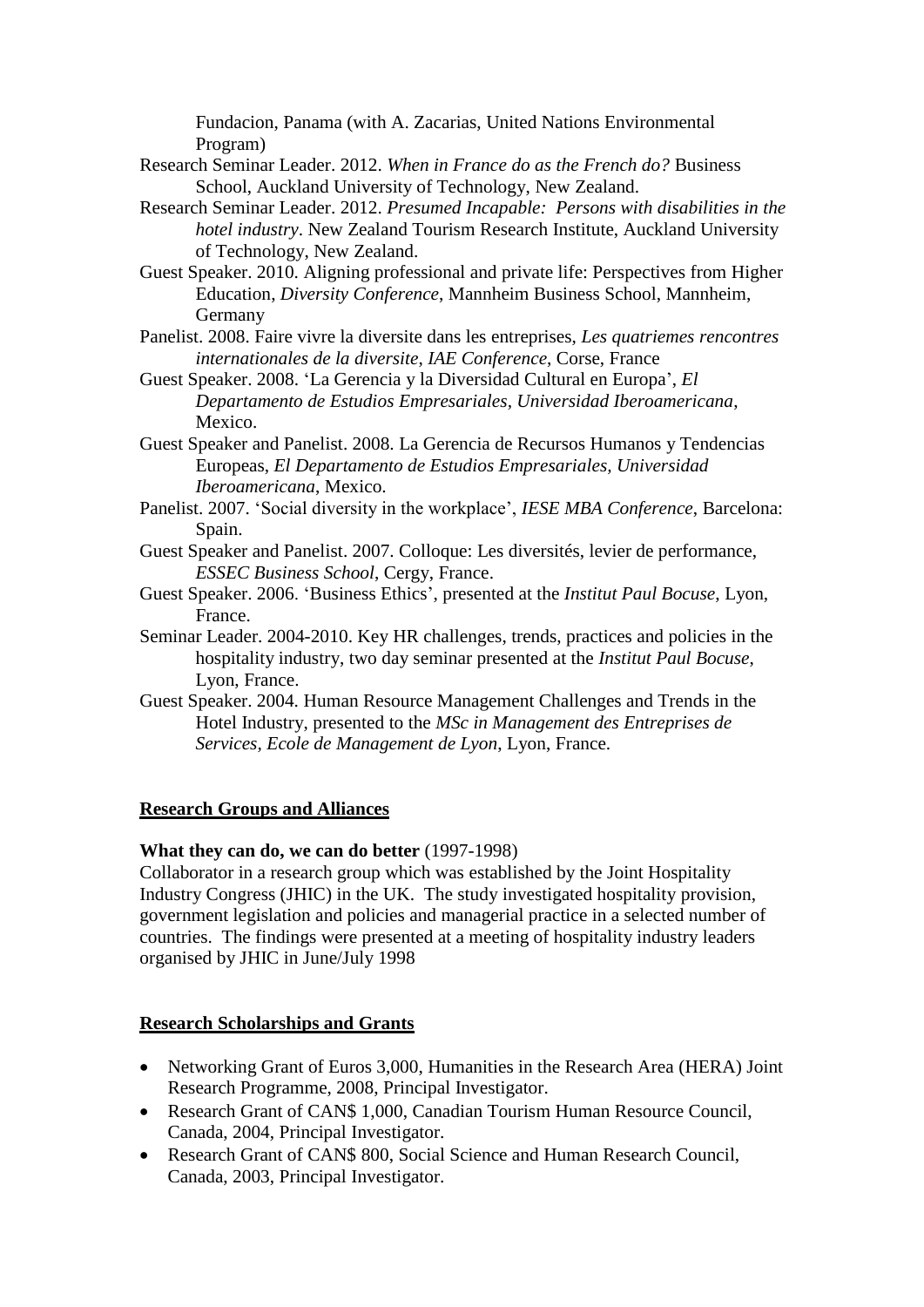- Research Grant of CAN\$ 1000, Social Science and Human Research Council, Canada, 2002, Principal Investigator.
- Research Grant of CAN\$ 20,000, College of Social and Applied Human Sciences, University of Guelph, Canada, 2001.
- Scholarship of CAN\$ 72,000 (over three years), The Savoy Educational Trust, UK, 1997.
- Scholarship of Can\$ 25,000, Carl Duisberg Gesellschaft, Germany, 1996.

# **External Examiner and Evaluator of Research Grant and Scholarship Programs**

- External Evaluator for project proposals for the Excellence Hubs Program within the framework of the Restart 2016-2020 Program for Research, Technological Development and Innovation co-funded by the European Regional Development Fund and the Republic of Cyprus (2018)
- Ontario Graduate Scholarship Program, Ontario Ministry of Training, Colleges and Universities,  $(2004 - 2005)$
- Social Science and Human Research Council General Research Grant Committee (2004-2005).

# **Reviewer Activities**

- Permanent editorial board member (2016-present), *Vision: The Journal of Business Perspective*- SAGE.
- Permanent editorial board member (2013-present), *Advances in Hospitality and Tourism Research.*
- Permanent editorial board member (2004-present), *International Journal of Hospitality and Tourism Administration*.
- Permanent editorial board member (2011-present), *Diversitas*
- Permanent editorial board member (2011-present), *Equality, Diversity and Inclusion*
- Invited reviewer (journal articles and conference papers)
	- *Human Resources Management (Wiley)*
	- *International Journal of Contemporary Hospitality and Tourism Management*
	- *International Journal of Hospitality Management*
	- *The Administrative Sciences Association of Canada*
	- *Journal of Business Research*
	- *Employee Relations Journal*
	- *Revue francaise de Gestion*
	- *The Cornell Hospitality Quarterly*
	- *International Human Resource Management (Routledge)*
	- *Journal of Business Ethics*
- Reviewer (books and book chapters)
	- Noe,R., Hollenbeck, J., Gerhart, B., and Wright, P. 2005. *Human Resource Management*, New York: McGraw-Hill.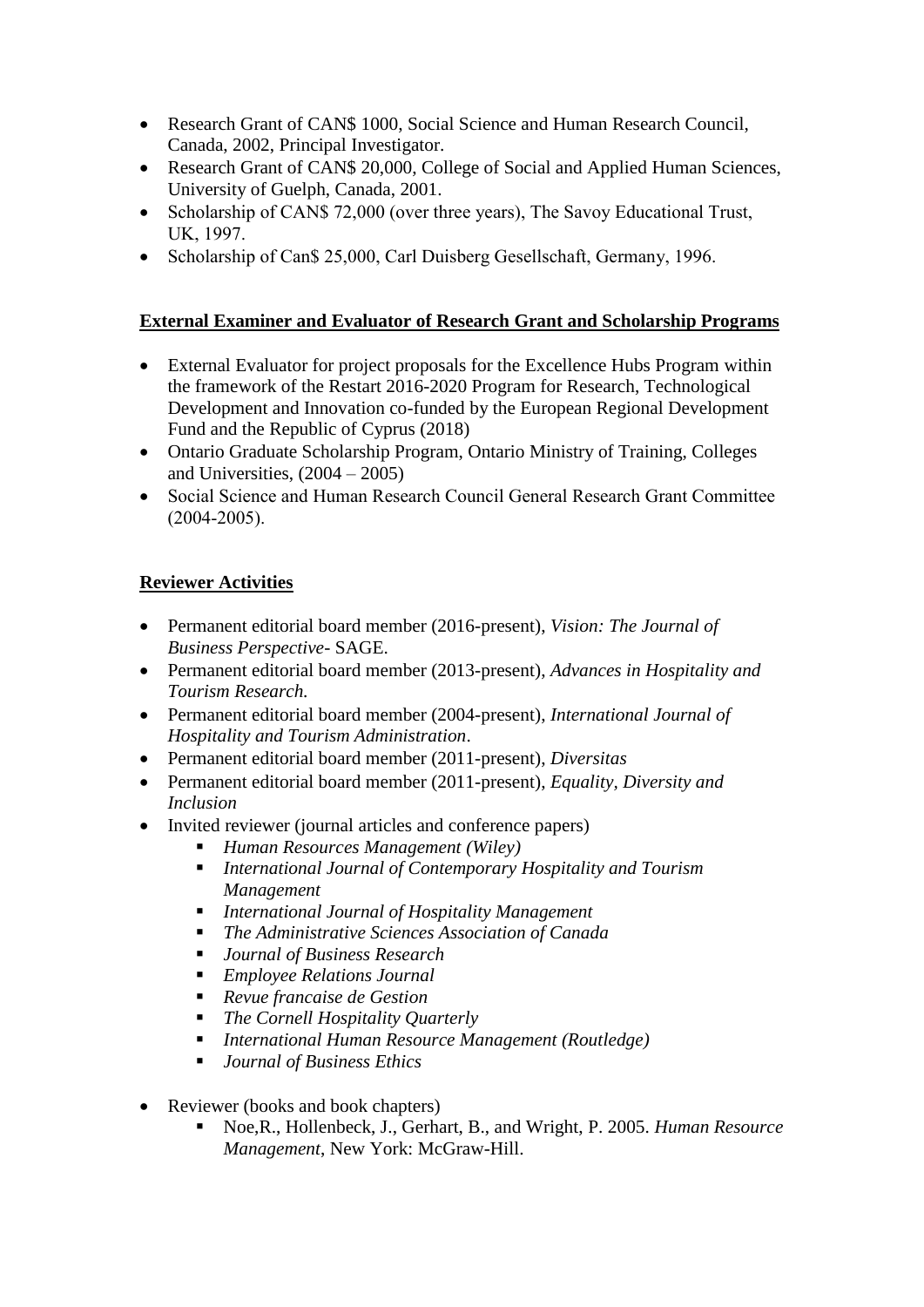Saks, A. and Haccoun, R. 2004. *Managing performance through training and development*, Scarborough: Thomson Nelson.

# **Academic Memberships**

- Member of the *Observatoire de la diversité et de la parité, Ministere de l'Intérieur de la Republique Française* (2012 – 2014)
- Member, *Association francophone de Gestion des ressources humaines* Diversité (2010-2015).
- Member of the Scientific Committee of the *Rencontres Internationales de la Diversité, IAE de Corse*, *France* (2008-2014)
- Member of the *Scientific Committee of the European Club for human resources* (2005-2007)
- Member, *Hotel Human Resources Professional Association of Greater Toronto* (2003-2005).
- Member, *Human Resources Professionals Association of Ontario* (2002 2005).

# **Service and Teaching Activities**

# **ESSEC Business School**

- Project Manager, ESSEC in Latin America (2014-present). Overseeing the development of ESSEC in Central and South America at an undergraduate, graduate and executive management level.
- Project Manager in charge of the development of ESSEC's global BBA in Mexico (2014 – present). This is an on-going project in which ESSEC is participating in the development of a Franco-Mexican campus in Mexico City.
- Co-Director Chair of Leadership and Diversity (founding partners Deloitte and L'Oreal and Air France) (2007- 2014), a chair which engaged in both teaching and research activities in the areas of leadership and diversity. Teaching activities include courses, seminars, and conferences on (responsible) leadership and diversity.
- Co-Director Mission Handicapacité (2008-2014), an ESSEC wide initiative that explores and develops policies and processes supporting the integration of students, administrators and professors with disabilities at ESSEC.
- Development and teaching of graduate (specialized Master Programs, PhD program, MBA programs) and executive management courses (corporate programs, executive management education), in the area of 'Human Resources Management', 'Organizational Behavior', 'Workforce Diversity' and 'Managerial Communication', 'Responsible Leadership', and 'Sustainability'.
- Organizer of international conferences including
	- o Diversity and diversity management: Interdisciplinary views and perspectives in Europe, ESSEC, 2010
	- o Diversity quotas, diverse perspectives, ESSEC, 2011
	- o Leadership and Social Responsibility: The Changing Role of Corporate Leaders, ESSEC, 2012.
- Member of the Committee d'Enseignment (2013-14)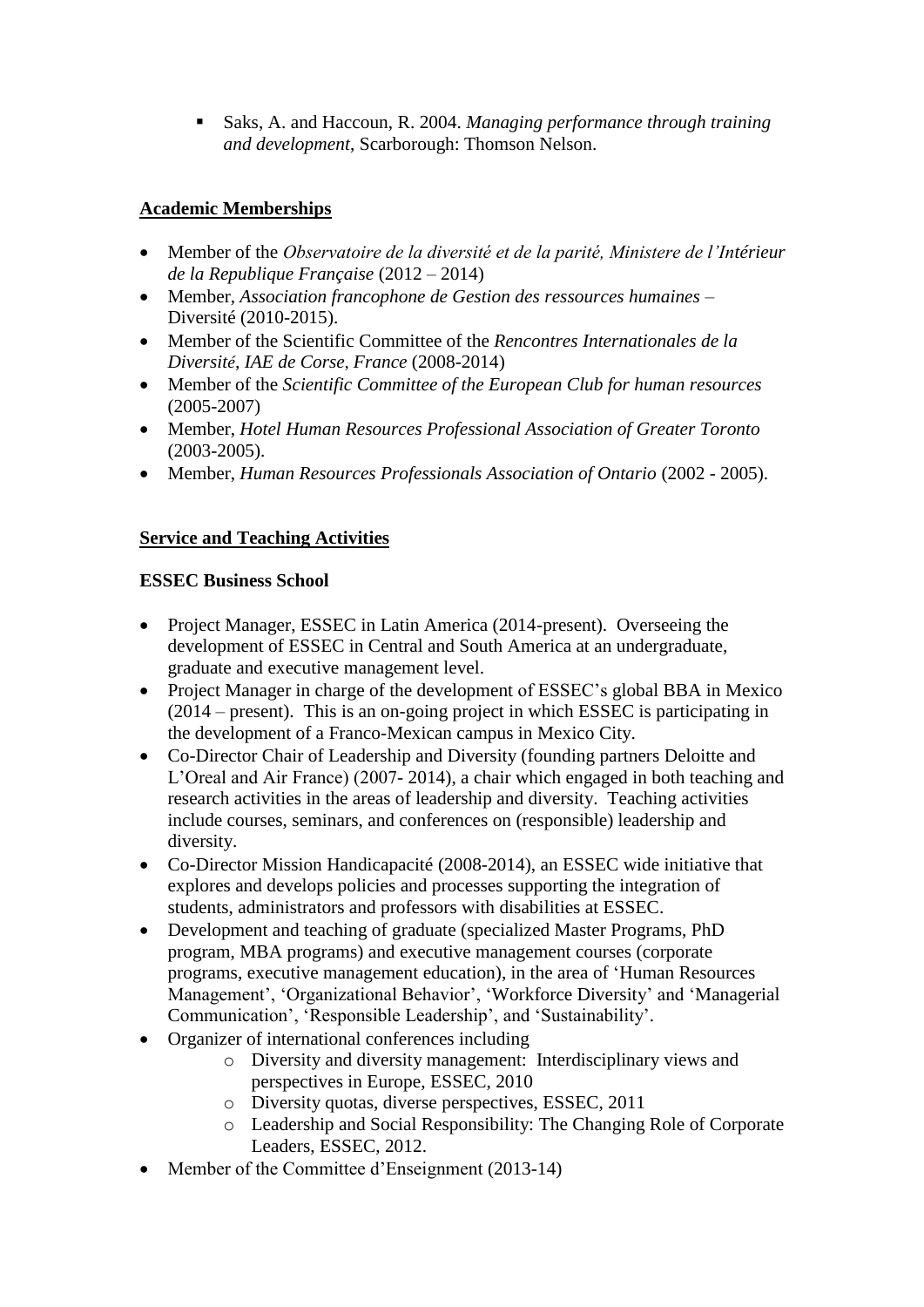Volunteer Trainer/Teacher at the Cambodian Business School of PSE (Pour Un Sourir d'Enfant), Phnom Penh, Cambodia in partnership with ESSEC (2013 – 14).

# **University of Guelph**

- Development of graduate and undergraduate courses in the area of 'Human Resources Management' and 'Management Skills Development'.
- Faculty Representative for the School of Hospitality and Tourism Management at the University of Guelph's Social Sciences and Humanities Research Council of Canada Consulting Committee (2004).
- Member, Search Committee, School of Hospitality and Tourism Management (2003/04).
- Member, Curriculum Review Committee for Research, School of Hospitality and Tourism Management (2003).
- Member, Curriculum Review Committee for Human Resources Management and Organisational Behaviour, School of Hospitality and Tourism Management (2003).
- Member, European Studies Steering Committee (2003-2005).
- Librarian Representative, School of Hospitality and Tourism Management (2002- 2005).

# **Oxford Brookes University**

- Member, Research Degrees Board (1999).
- Member, Research Students' Committee (1998 1999).
- Research Students' Representative, School of Hotel and Restaurant Management (1998 - 1999).
- Member, Research and Consultancy Committee, School of Hotel and Restaurant Management (1998 - 1999).
- Member, Board of Studies, School of Hotel and Restaurant Management (1998 1999).

# **Industry and Professional Experiences**

# **Invited Professional Presentations / Panels / Seminars**

- Seminar Leader, 2017. *Turning Sustainable*, Ambrosetti Think Tank, Bologna, Italy.
- Seminar Leader, 2016. *Responsible leadership*, Ambrosetti Think Tank, Rome, Italy.
- Exercise Note Speaker, 2016. From managing diversity to living diversity,  $50<sup>th</sup>$ Anniversary Conference of the European Petrol and Chemical Association, Budapest: Hungary.
- Key Note Speech. 2013. Work to live or live to work?, Europe wide meeting, Ascott Ltd., Paris.
- Panelist. 2011. The Future of Management Education, *The 3rd Peter Drucker Symposium*, Vienna, Austria
- Panelist. 2010. La Discrimination à l'embauche, *Institut Montaigne*, Paris, France.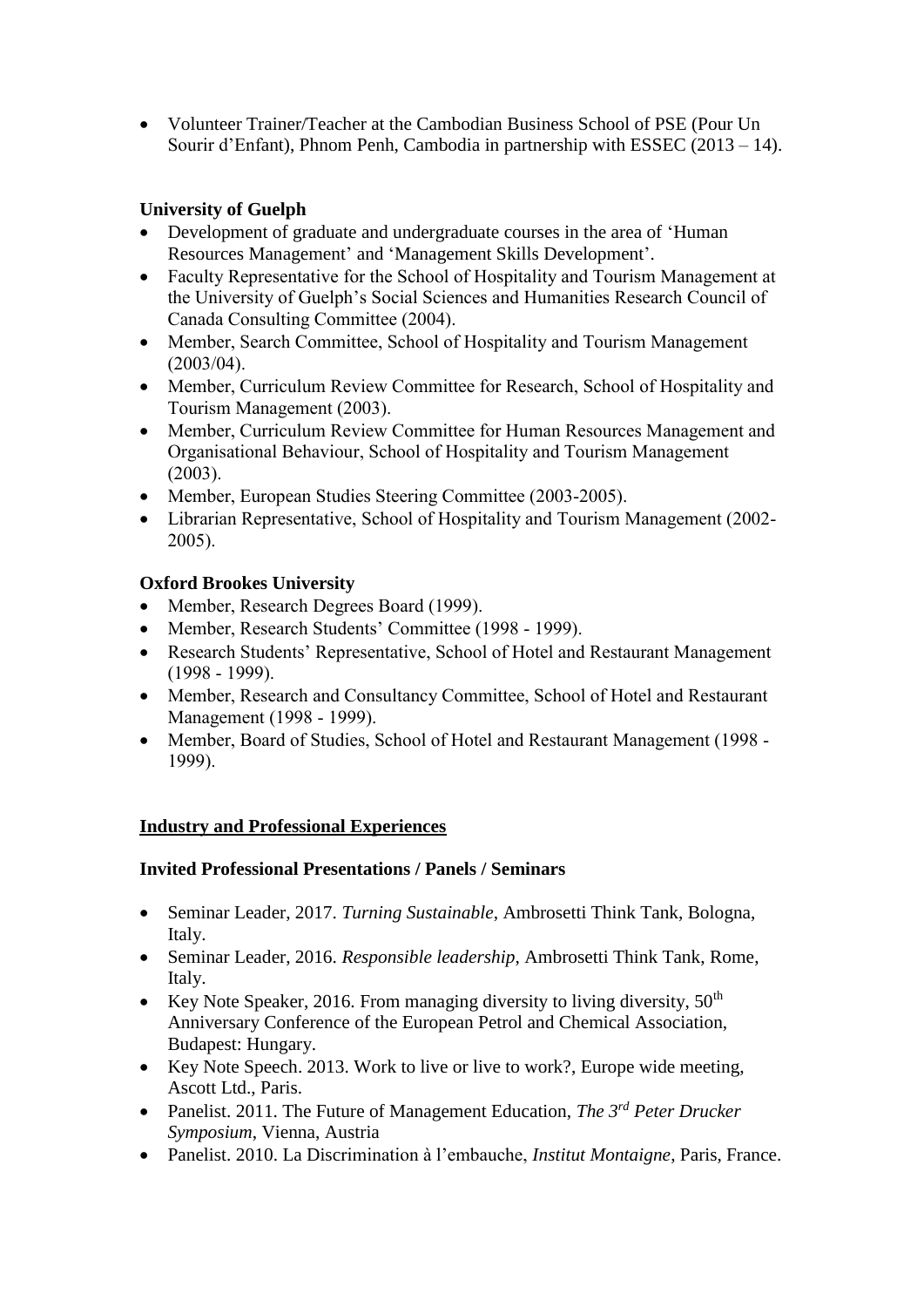- Panelist. 2008. Patrimoine et Handicap: Intégration sociale et culturelle? Evolution des politiques et actions institutionnelles, des secteurs public et privé – Comparaison France et international, *Patrimoine et Humanisme*, Paris
- Panelist. 2008. Gestion de la diversité dans les EMNs, *Enda Europe*, Paris, France.
- Panelist. 2006. People with Disabilities: An International Perspective, presented at *Hanploi's 'Performance – Handicap' Conference*, Paris, France.
- Guest Speaker. 2006. The HR Function: Past, Current, and Future Role, *European Club for human resources*, Marbach, Germany.
- Guest Speaker. 2004. Human resource practices and challenges affecting the integration of minority groups: The case of Aboriginals and persons with disabilities*,* presented at the *4 th Annual Tourism Human Resource Forum*, Ottawa, Canada.

# **Company In-house Training and Consulting**

- Group Accor, France
- Ascot Group, Singapore/France
- Lafarge, France
- Cementia, Switzerland
- Printemps, France
- Novotel, France
- Sofitel, Worldwide
- $\bullet$  ...

# **Industry Experiences**

- *Rafael Hotels* (1996) European Sales and Marketing Office, London, UK Project Manager
- *Le Manoir Aux Quat' Saisons* (1995-96) Great Milton, Oxfordshire, UK Manager
- *Cliveden Hotel* (1994 1995) Taplow, Berkshire, UK Assistant Manager
- *Schweizer Stuben* (1992 1994) Wertheim-Bettingen, Germany Trainee Manager

# **Languages**

- German: native speaker
- French: written and spoken
- English: fluently written and spoken
- Spanish: spoken